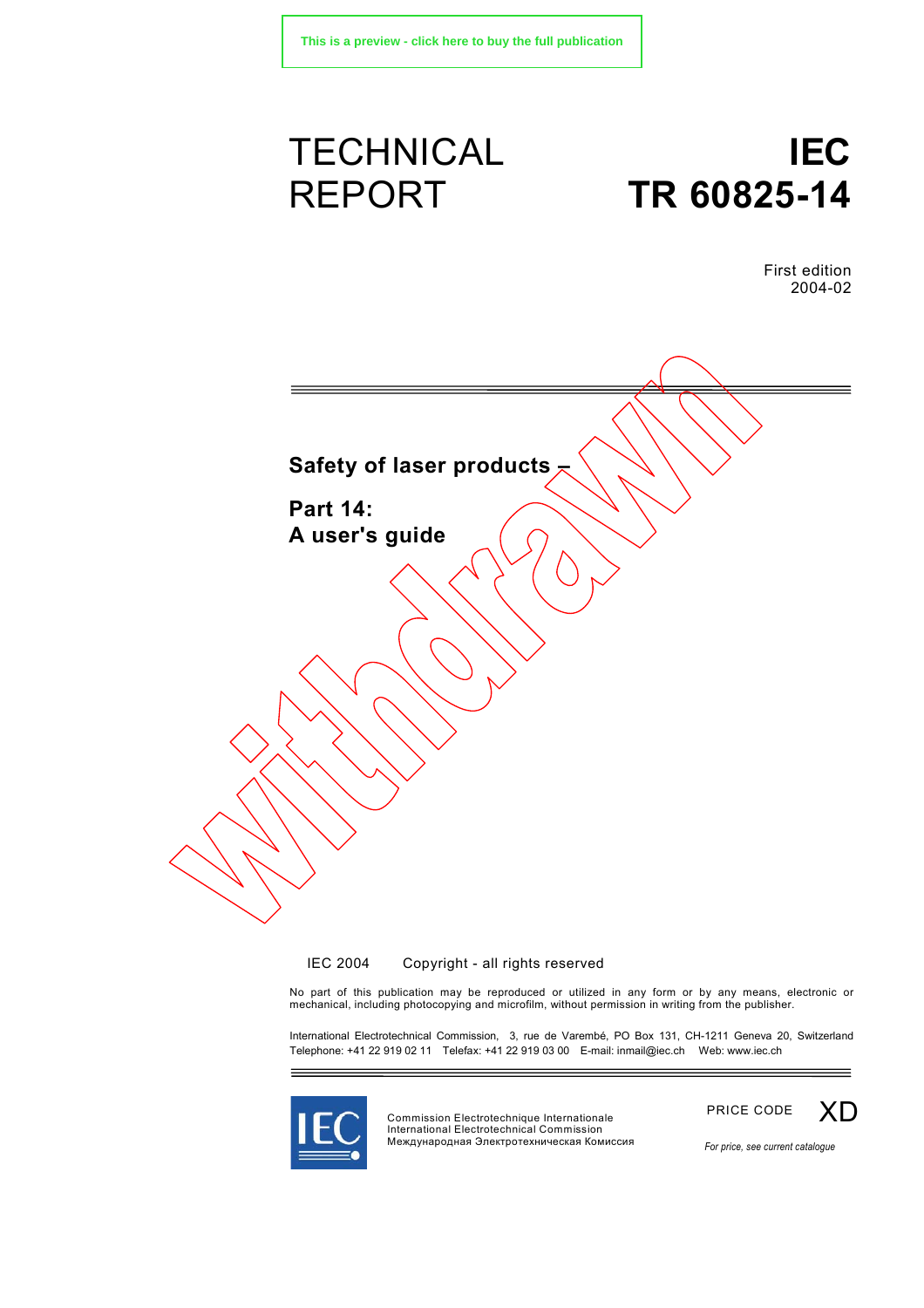$-2-$ 

TR 60825-14 © IEC:2004(E)

### **CONTENTS**

| 1                                                                                |      |                                                                                 |    |  |  |  |
|----------------------------------------------------------------------------------|------|---------------------------------------------------------------------------------|----|--|--|--|
| 2                                                                                |      |                                                                                 |    |  |  |  |
| 3                                                                                |      |                                                                                 |    |  |  |  |
|                                                                                  | 3.1  |                                                                                 |    |  |  |  |
|                                                                                  | 3.2  |                                                                                 |    |  |  |  |
|                                                                                  | 3.3  |                                                                                 |    |  |  |  |
|                                                                                  | 3.4  |                                                                                 |    |  |  |  |
| 4                                                                                | . 19 |                                                                                 |    |  |  |  |
|                                                                                  | 4.1  | $\setminus$ $\setminus$ 219                                                     |    |  |  |  |
|                                                                                  | 4.2  | $\ldots$ 23                                                                     |    |  |  |  |
|                                                                                  | 4.3  |                                                                                 | 23 |  |  |  |
| 5                                                                                |      | Determining the maximum permissible exposure (MPE)<br>$\mathbf{v}$              |    |  |  |  |
|                                                                                  | 5.1  |                                                                                 |    |  |  |  |
|                                                                                  | 5.2  | $\sim$ 28                                                                       |    |  |  |  |
|                                                                                  | 5.3  |                                                                                 |    |  |  |  |
|                                                                                  | 5.4  | Extended source MPEs                                                            |    |  |  |  |
|                                                                                  | 5.5  | 30                                                                              |    |  |  |  |
| 6                                                                                |      |                                                                                 |    |  |  |  |
|                                                                                  | 6.1  | $\sum$ 31<br>Additional health hazards                                          |    |  |  |  |
|                                                                                  | 6.2  |                                                                                 |    |  |  |  |
|                                                                                  | 6.3  |                                                                                 |    |  |  |  |
|                                                                                  | 6.4  |                                                                                 |    |  |  |  |
| 7                                                                                |      | Evaluating risk $\mathcal{L}_{\infty}$                                          |    |  |  |  |
|                                                                                  | 7.1  | Hazards and risks                                                               |    |  |  |  |
|                                                                                  | 7.2  | Risk assessment: Stage 1 / Identifying potentially injurious situations. 35     |    |  |  |  |
|                                                                                  | 7.3  | Risk assessment Stage 2 - Assessing risk for potentially injurious situations36 |    |  |  |  |
|                                                                                  | 7.4  | Risk assessment: Stage 3 – Selecting control measures …………………………………38           |    |  |  |  |
| 8                                                                                |      | Control measures                                                                | 38 |  |  |  |
|                                                                                  | 8.1  | General 2000 38                                                                 |    |  |  |  |
|                                                                                  | 8.2  |                                                                                 |    |  |  |  |
|                                                                                  | 8.3  |                                                                                 |    |  |  |  |
|                                                                                  | 8.4  |                                                                                 |    |  |  |  |
|                                                                                  | 8.5  |                                                                                 |    |  |  |  |
| 9                                                                                |      |                                                                                 |    |  |  |  |
| 10                                                                               |      |                                                                                 |    |  |  |  |
| 11                                                                               |      |                                                                                 |    |  |  |  |
|                                                                                  |      |                                                                                 |    |  |  |  |
| Annex A (informative) Examples of interlock systems for laser controlled areas54 |      |                                                                                 |    |  |  |  |
|                                                                                  |      |                                                                                 |    |  |  |  |
|                                                                                  |      |                                                                                 |    |  |  |  |
|                                                                                  |      |                                                                                 |    |  |  |  |
|                                                                                  |      |                                                                                 |    |  |  |  |
|                                                                                  |      |                                                                                 |    |  |  |  |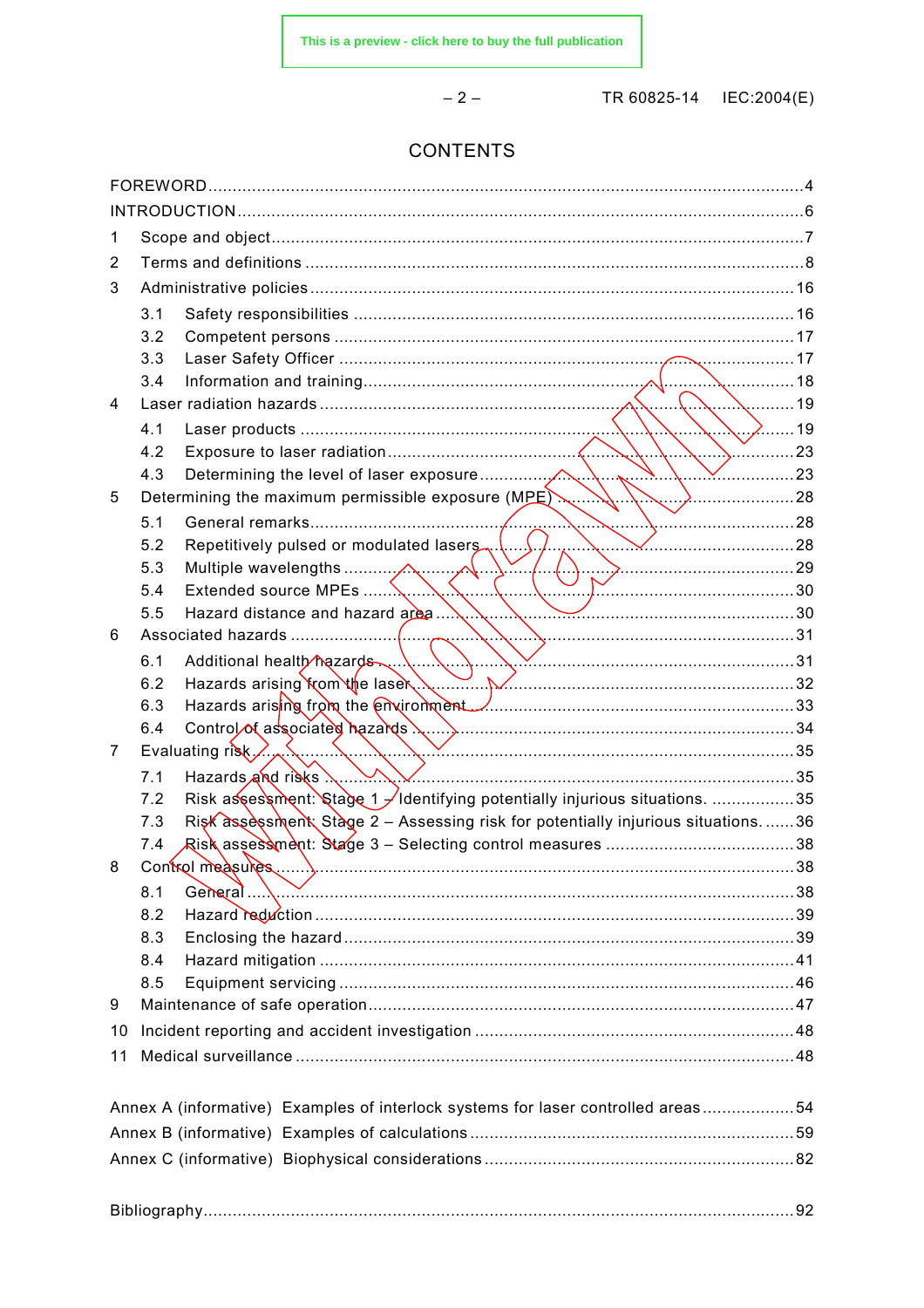TR 60825-14 © IEC:2004(E)

 $\lambda$ 

| ×<br>۰.<br>۰,<br>× |  |
|--------------------|--|
|--------------------|--|

| Figure C.2 – Diagram of laser-induced damage in biological systems $\sqrt{N}$ .<br>90                                                                             |      |  |  |  |  |
|-------------------------------------------------------------------------------------------------------------------------------------------------------------------|------|--|--|--|--|
| Table 1 – Default protective control measures for laser products,<br>Table 2 – The diameter of the limiting aperture applicable to measurements of                | . 21 |  |  |  |  |
|                                                                                                                                                                   | 25   |  |  |  |  |
| Table 3 – Duration $T_i$ below which pulse groups are summed by $\mathbb{R}$ .<br>. 29                                                                            |      |  |  |  |  |
| Table 4 – Additivity of effects on eye (O) and skin $(S)$ of radiation of different spectral                                                                      | 30   |  |  |  |  |
| Table 5 – Maximum permissible exposure (MPE) at the correa for direct exposure to<br>laser radiation                                                              | 49   |  |  |  |  |
| Table 6 – Maximum permissible exposure (MPE) at the cornea for direct exposure to<br>laser radiation from extended sources in the wavelength range from 400 nm to |      |  |  |  |  |
| Table 7 – Maximum permissible exposure (MPE) of skin to laser radiation51                                                                                         |      |  |  |  |  |
| Table 8 - Correction factors for MPES<br>52                                                                                                                       |      |  |  |  |  |
| Table $9$ – Laser controlled areas $\ldots$                                                                                                                       |      |  |  |  |  |
| Table C.1 - Summary of pathological effects associated with excessive exposure to light 84                                                                        |      |  |  |  |  |
|                                                                                                                                                                   |      |  |  |  |  |
|                                                                                                                                                                   |      |  |  |  |  |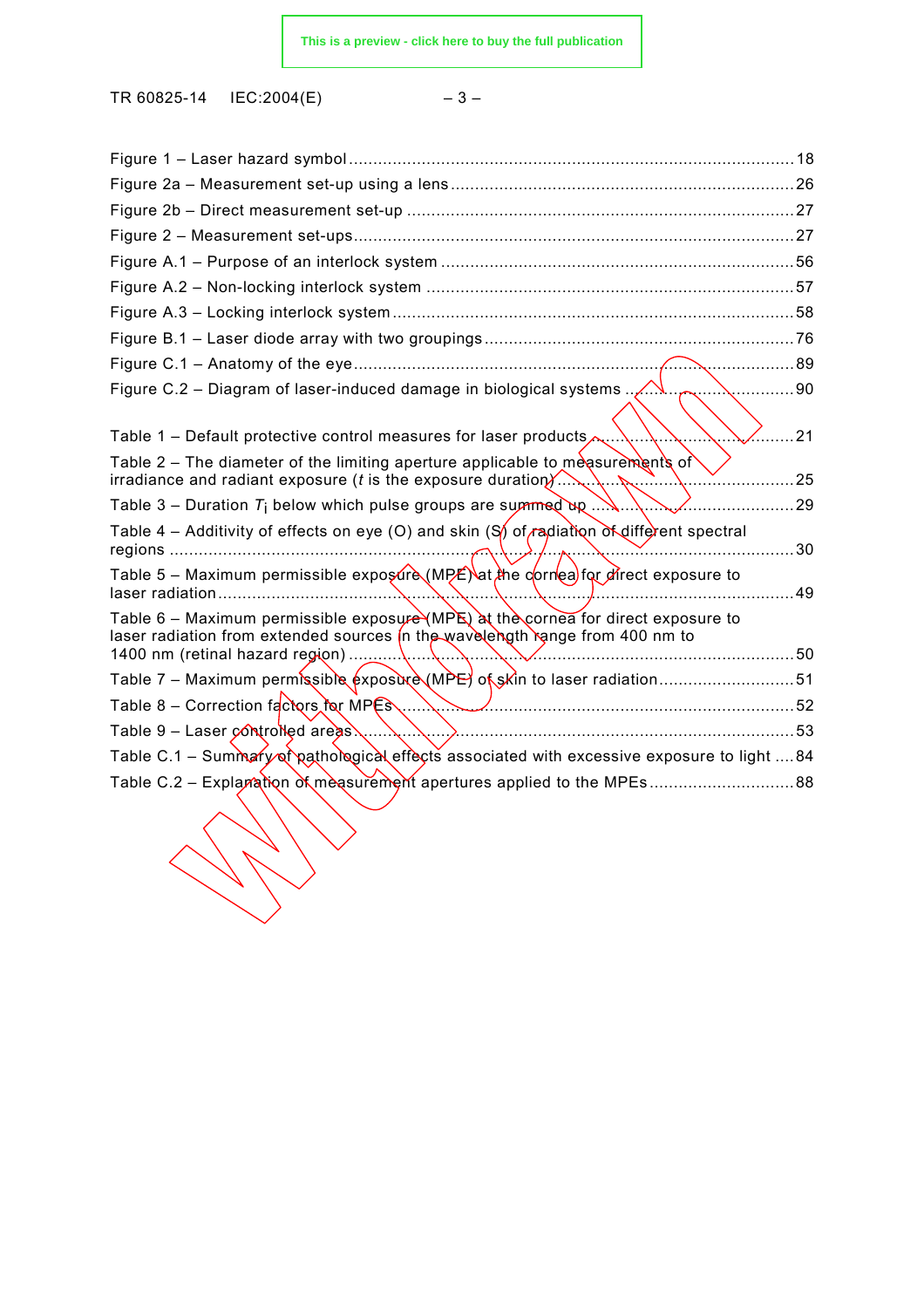**[This is a preview - click here to buy the full publication](https://webstore.iec.ch/publication/3590&preview)**

 $-4 -$  TR 60825-14 © IEC:2004(E)

#### INTERNATIONAL ELECTROTECHNICAL COMMISSION  $\frac{1}{2}$

#### **SAFETY OF LASER PRODUCTS –**

#### **Part 14: A user's guide**

#### FOREWORD

- 1) The International Electrotechnical Commission (IEC) is a worldwide organization for standardization comprising all national electrotechnical committees (IEC National Committees). The object of HEC is to promote international co-operation on all questions concerning standardization in the electrical and elèctronic fields. To this end and in addition to other activities, IEC publishes International Standards, Technical Specifications, Technical Reports, Publicly Available Specifications (PAS) and Guides (bereafter referred to as "IEC Publication(s)"). Their preparation is entrusted to technical committees; any IEC National Committee interested in the subject dealt with may participate in this preparatory work. International, governmental and nongovernmental organizations liaising with the IEC also participate in this ∕preparation.\IEC colladorătes closely with the International Organization for Standardization (ISO) in accordance with conditions determined by agreement between the two organizations.
- 2) The formal decisions or agreements of IEC on technical matters express, as nearly as possible, an international consensus of opinion on the relevant subjects since each *technical committee* has representation from all interested IEC National Committees.
- 3) IEC Publications have the form of recommendations for-international use and are accepted by IEC National Committees in that sense. While all reasonable efforts are made to ensure that the technical content of IEC Publications is accurate, IEC cannot be held responsible for the way in which they are used or for any misinterpretation by any end user.
- 4) In order to promote international uniformity, EC National Committees undertake to apply IEC Publications transparently to the maximum extent possible in their national and regional publications. Any divergence between any IEC Publication and the corresponding national or regional publication shall be clearly indicated in the latter.
- 5) IEC provides no marking procedure to indicate its approval and cannot be rendered responsible for any equipment declared to be in conformity with an IEC Publication.
- 6) All users should ensure that they have the latest edition of this publication.
- 7) No liability shall áttach to IEC or its directors, emplóyees, servants or agents including individual experts and members of its technical committees and IEC National Committees for any personal injury, property damage or other damage of any nature whats oever, whether direct or indirect, or for costs (including legal fees) and expenses arising  $\alpha$  of the publication, use of, or reliance upon, this IEC Publication or any other IEC Publications.
- 8) Attention is drawn to the Normative references cited in this publication. Use of the referenced publications is indispensable for the correct application of this publication.
- 9) Attention is drawn to the possibility that some of the elements of this IEC Publication may be the subject of patent rights. IEC shall not be held responsible for identifying any or all such patent rights.

The main task of IEC technical committees is to prepare International Standards. However, a technical committee may propose the publication of a technical report when it has collected data of a different kind from that which is normally published as an International Standard, for example "state of the art".

IEC 60825-14, which is a technical report, has been prepared by IEC technical committee 76: Optical radiation safety and laser equipment.

The text of this technical report is based on the following documents:

| Enguiry draft | Report on voting |
|---------------|------------------|
| 76/271/DTR    | 76/282/RVC       |

Full information on the voting for the approval of this technical report can be found in the report on voting indicated in the above table.

This publication has been drafted in accordance with the ISO/IEC Directives, Part 2.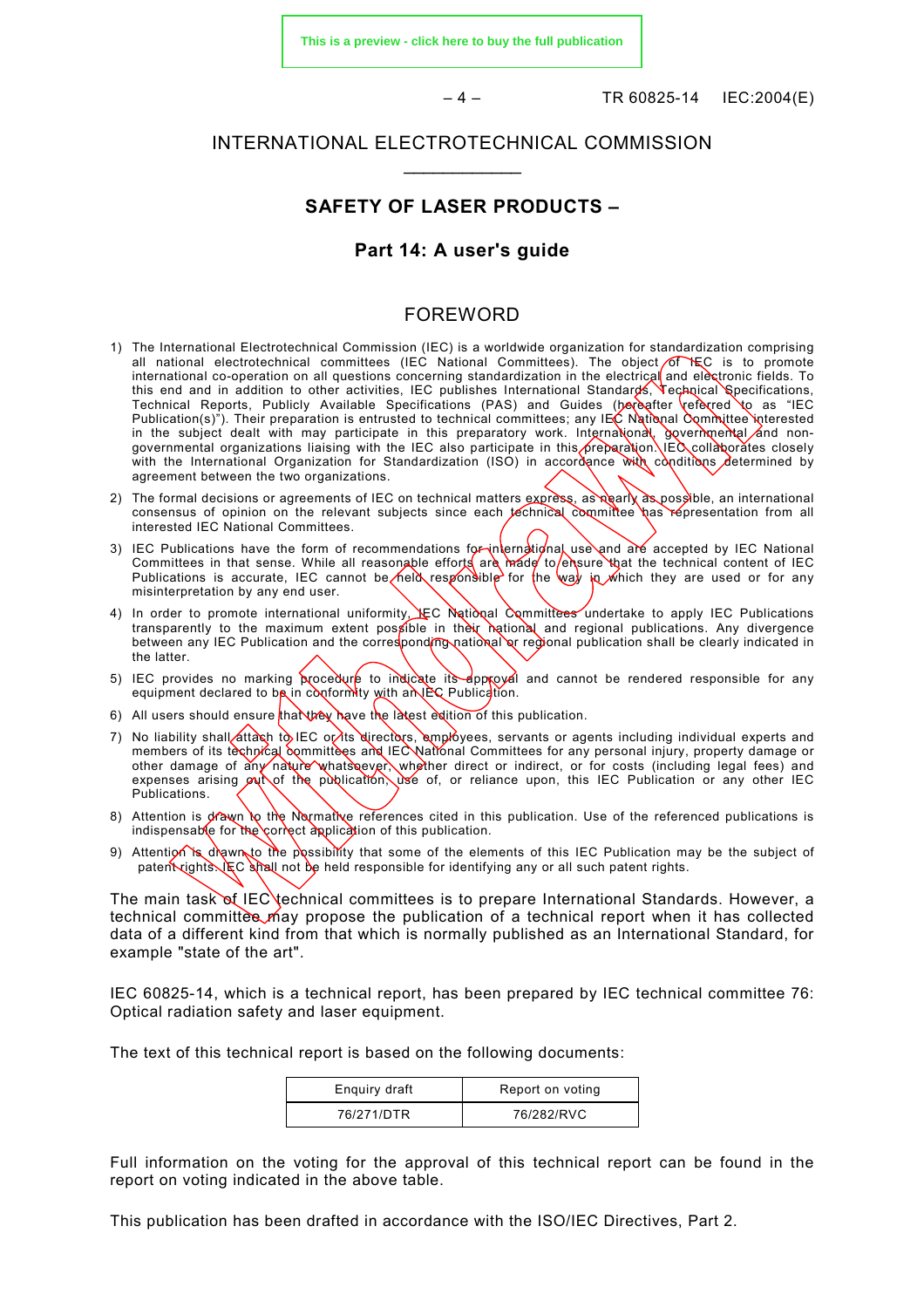TR 60825-14 © IEC:2004(E) – 5 –

IEC consists of the following parts, under the general title *Safety of laser products*:

- Part 1: Equipment classification, requirements and user's guide
- Part 2: Safety of optical fibre communication systems
- Part 3: Guidance for laser displays and shows
- Part 4: Laser guards
- Part 5: Manufacturer's checklist for IEC 60825-1
- Part 6: Safety of products with optical sources, exclusively used for visible information transmission to the human eye
- Part 7: Safety of products emitting infrared optical radiation, exclusively used for wireless 'free air' data transmission and surveillance
- Part 8: Guidelines for the safe use of medical laser equipment
- Part 9: Compilation of maximum permissible exposure to incoherent optical radiation
- Part 10: Application quidelines and explanatory notes to IEC 60825-1
- Part 12: Safety of free space optical communication systems used for transmission of information<sup>1)</sup>
- Part 13: Measurements for classification of laser products<sup>1)</sup>
- Part 14: A user's guide

The committee has decided that the contents of this publication will remain unchanged until 2007. At this date, the publication will be

- reconfirmed;
- withdrawn;
- replaced by a revised edition or
- amended.

 $\frac{1}{2}$  $\overline{1}$ ) To be published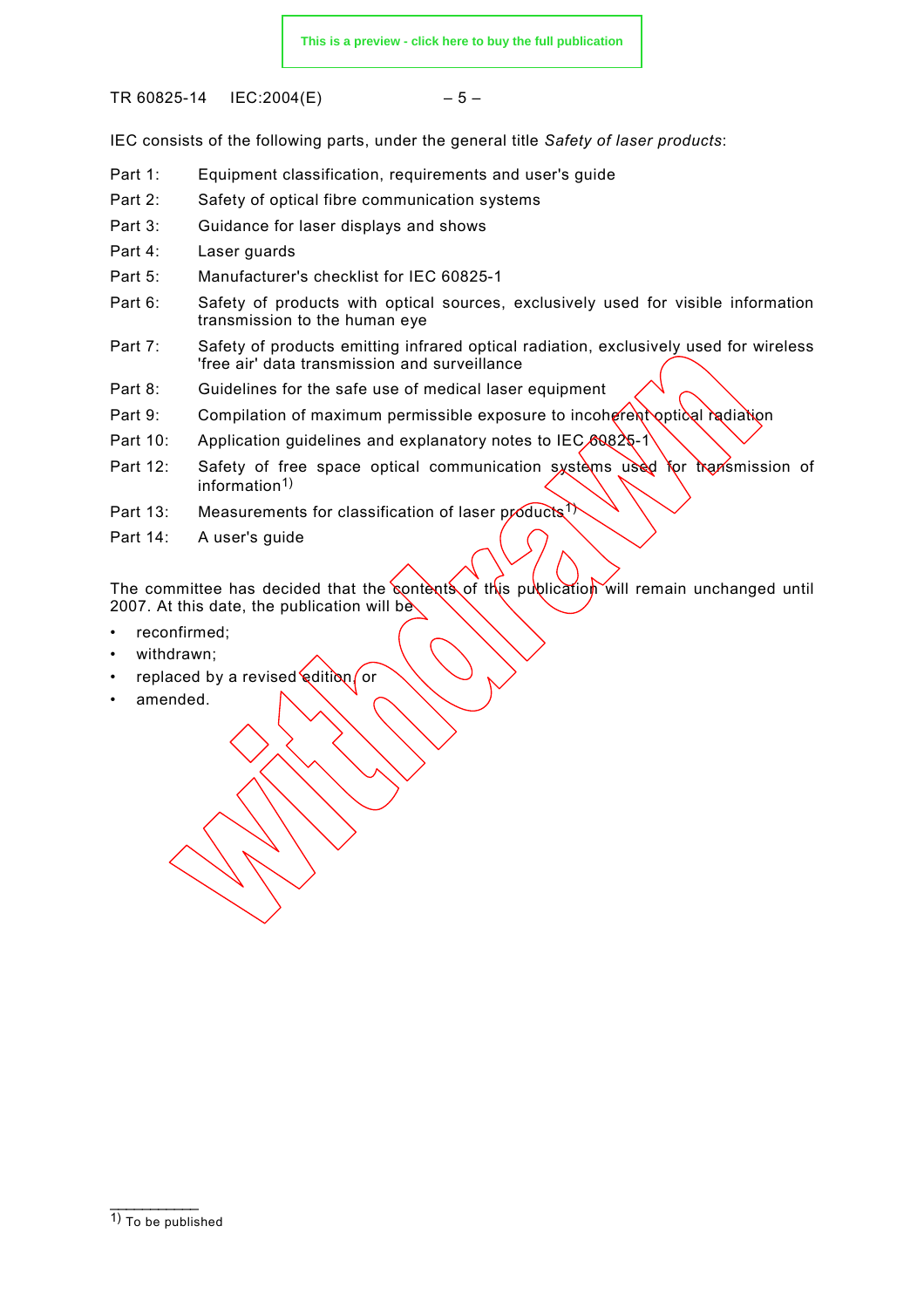$-6 -$  TR 60825-14 © IEC:2004(E)

#### INTRODUCTION

To help in the use of this technical report, an outline of the topics that are covered within it is given below. The topics are presented in the order in which they would normally be considered as part of a laser safety programme.

- Safety responsibilities with regard to the operation of lasers and the need for appropriate training are covered in Clause 3.
- The meaning of the laser product classes and the assessment of laser exposure are covered in Clause 4.
- The determination of the maximum permissible exposure (MPE), and the concept of the hazard distance and hazard zone within which the MPE can be exceeded, are covered in Clause 5.
- Associated laser hazards (that is, hazards other than those of eye or skin exposure to the emitted laser beam) are covered in Clause 6.
- A three-stage process for evaluating risk (arising from both the laser radiation hazards discussed in Clauses 4 and 5, and the associated laser hazards discussed in Clause 6) is covered in Clause 7. These three stages are:
	- 1) the identification of all potentially injurious situations,
	- 2) the assessment of the risk arising from these situations and
	- 3) the determination of the necessary protective measures.
- The use of control measures for reducing the risk to an acceptable level is covered in Clause 8.
- The need to ensure the continuation over time of safe laser operation is covered in Clause 9.
- The reporting of laser-related hazardous incidents and the investigation of accidents is covered in Clause 10.
- The role of medical surveillance (eye examinations) is covered in Clause 11.
- Additional information on the use of interlock protection is given in Annex A.
- Examples of laser safety calculations are given in Annex B.
- An explanation of the biophysical effects of laser exposure to the eyes and skin is given in Annex C.